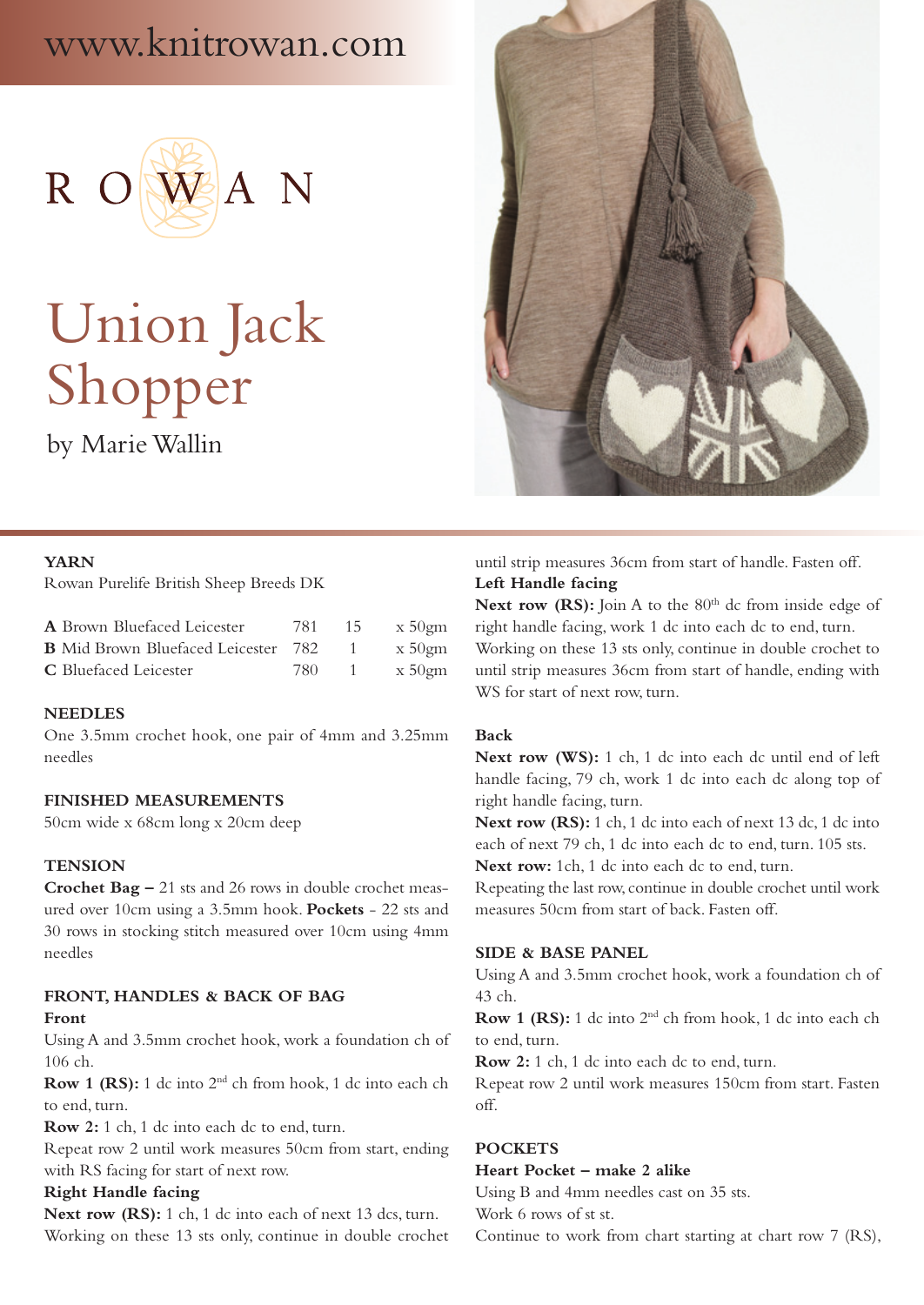adding in C and working the pattern in intarsia until chart row 43 has been worked.

Using B work 7 rows in st st.

Change to 3.25mm needles and work 1.5cm of K1, P1 rib. Cast off.

# **Union Jack Pocket – make 1**

Using A and 4mm needles cast on 35 sts.

Continue from chart, adding in B and C when required; work the pattern in intarsia until chart row 50 has been worked.

Using A, work one row in st st.

Change to 3.25mm needles and work 1.5cm of K1, P1 rib. Cast off.

# **Plain Pockets – make 3 alike**

Using A and 4mm needles cast on 35 sts.

Work 50 rows in st st or until pocket measures the same in length as the heart and flag pockets.

Change to 3.25mm needles and work 1.5cm of K1, P1 rib. Cast off.

# **MAKING UP**

Sew in all loose ends neatly on WS of work.

Press all sections gently using a warm iron over a damp cloth. With RS of front, handles and back facing, fold in half so that the front section is on top of the back section. Join in the RS of side and base panel along the front section starting immediately below one handle and finishing immediately below the second handle. Repeat joining in the back section.

# **Attaching the front pockets**

With front of bag facing, and with the RS of a heart pocket facing, place the pocket at the bottom right hand corner so that the right hand side and base of pocket is immediately next to the side and base seam. Attach the pocket to the bag by mattress stitching in place.

Attach the union jack pocket next the first heart pocket, followed by the second heart pocket.

# **Attaching the back pockets**

Attach the 3 plain pockets on the back of the bag in the same positions and in the same manner as the front pockets.

Press the bag lightly using a warm iron over a damp cloth.

# **Tassel string**

Using a 3.5mm crochet hook and A, work a ch length of 80ch. Fasten off.

# **Tassel**

Using A and a 24cm approx. long piece of stiff card, wrap the yarn around the card lengthwise for approx. 50 times. Fold tassel string in half and loop through the yarn wrapping and form a slip knot at the top and pull tight. Take the wrapping off the card and trim the tassel to the desired length (we recommend at least 10cm). Wrap a piece of yarn around the wrapping approx. 2cm from the top several times pulling tight. Fasten off. Attach the tassel to the base of one of the handles on the bag and secure in place by tying or stitching in place.